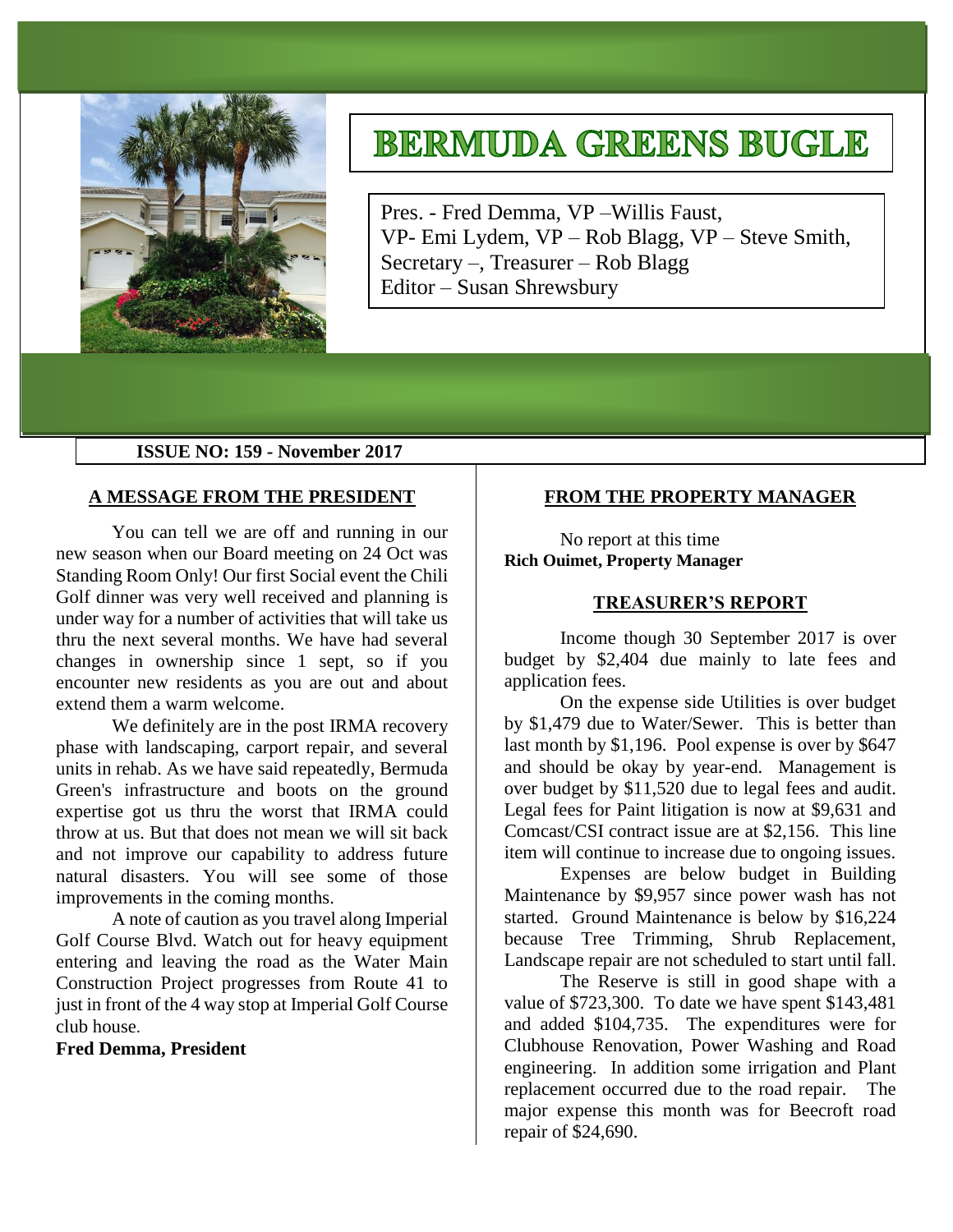Soon we will begin planning for the 2018 budget. If the CSI contract for Comcast services is approved, the quarterly budget will have to increase by \$90 per door for this line item. Depending upon when Comcast comes online we may have only 2 quarters to fund. Other concerns that we have to address are Island cleanup and on-going maintenance, crabgrass control (which appears to be aggressive and extensive). Also legal fees are increasing and the budget needs to be increased. On the positive side, insurance costs remain stable. In order to continue roadway rebuilding, we need to consider increasing the Reserve budget.

Due to hurricane Irma we are collecting costs to repair. Major costs will be seen in the area of Car Ports, landscape cleanup and one unit in C building, which received severe damage due to water and mold incursion. We are waiting for the insurance adjustors report. This will likely result in a special assessment.

# **Rob Blagg, Treasurer**

# **LONG RANGE PLANNING COMMITTEE**

As the LTP Committee reconvenes, we are continuing to work toward publishing a Bermuda Greens Website at the beginning of 2018. Additionally, the Committee is following up on outstanding projects from last spring and will have more to report next month.

We are seeking new members. The Committee takes its direction from the Board to look at projects that need to be addressed within the next few years. From there we explore options that are available, estimated costs for those projects and report our findings to the Board. We meet as necessary to review projects. If you have an interest in future projects in Bermuda Greens we invite you to join.

Sue Giese, LRPC Chair suegiese@gmail.com

## **RECYCLING**

Recycling pick up is early Friday morning in Bermuda Greens. Place your recycling cart curbside after 5P on Thursday or early Friday morning.

Do not put your recycled materials in plastic

bags and then in the cart. No plastic bags are to be placed in the cart. Put recyclables loose in the cart. Plastic bags can be recycled at grocery stores such as Publix.

Need a recycling cart, yours is damaged or you need a second cart? Call the Solid Waste Division at [239-213-4700.](tel:239-213-4700) One will be delivered to your home address.

Did you know Americans discard enough glass bottles and jars to fill up a large stadium every two weeks?

# **Emi Lydem**

## **LANDSCAPE COMMITTEE**

. Remember that old classic movie Gone with The Wind? That's exactly what happen to the Landscape budget, gone with the wind of Irma. With so much damage from Irma, we are concentrating on the debris collection and repair of landscape. As you look around you will see pink tape tied to many trees. This is for our tree crew to identify trees needing trimming or removal of damaged limbs, or in some cases removal of the tree itself. This season we are not planning on doing any planting. Instead we will be overseeing the cleanup and working with our Landscaper, Rey Juarez, to select the proper shrubs and trees for future planting.

The road work to Castle Harbour is complete. However, there is still Irrigation work to be done and sod replacement. A good time to remind you, please do not drive or park on the grass. The irrigation system is adjacent to the road and when you drive or park on the grass Irrigation heads are destroyed. It is expensive to have them dug up, replaced and the sod replaced. You can help us avoid this expense.

Although Irma made a mess, we are thankful our Landscape crew and Angel Tree were able to come so quickly and right the wrong. Despite Irma's damage Bermuda Greens is still a beautiful community to call home

**Emi Lydem & Steve Smith, Chairs Landscape Committee**